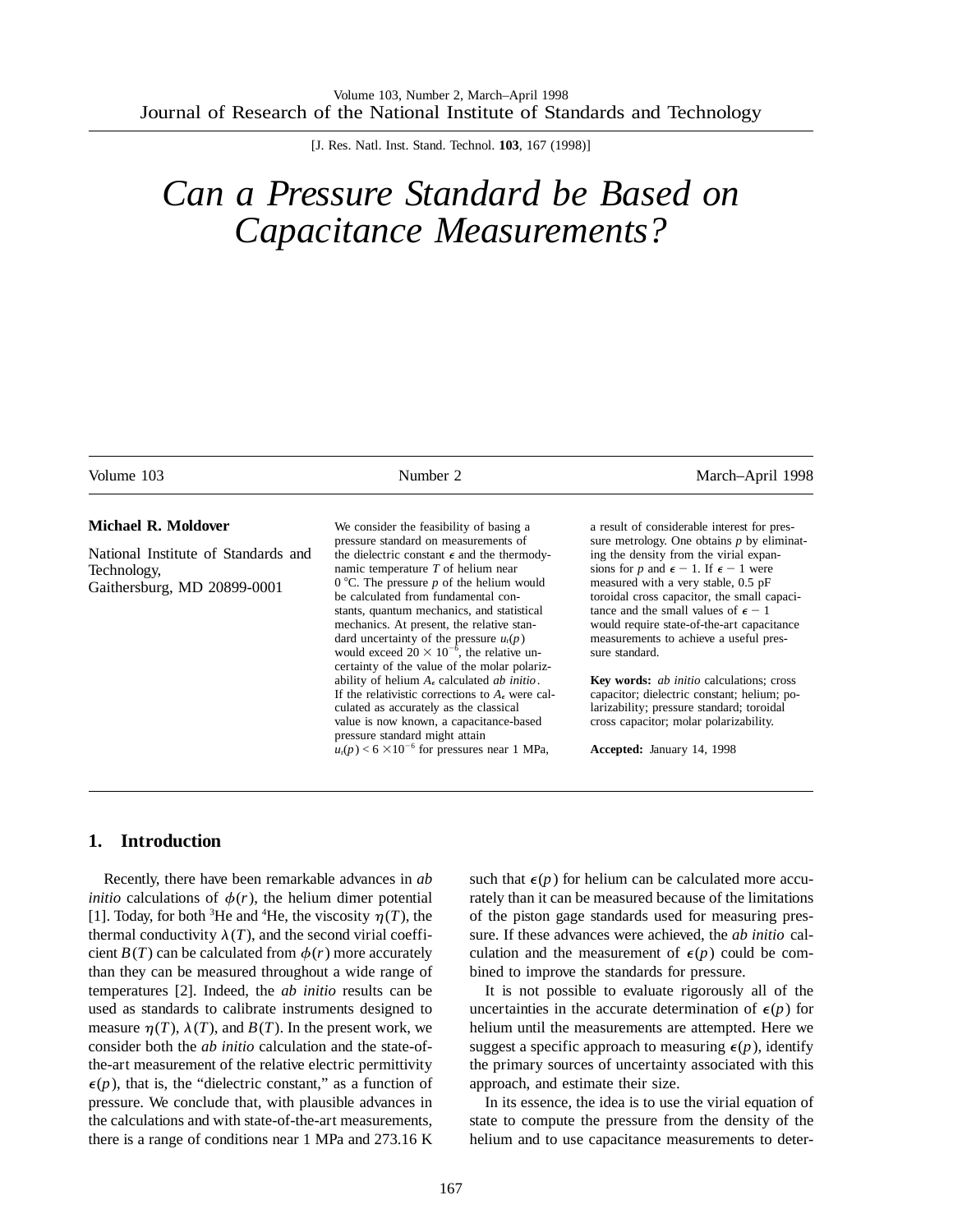mine the density. A "working equation" for the pressure can be obtained by eliminating the density  $\rho$  from the virial expansion for the pressure

$$
p = \rho RT (1 + B\rho + C\rho^2 + D\rho^3 + ...)
$$
 (1)

and the virial expansion for the dielectric polarizability  $\overline{O}$ 

$$
\mathcal{P} = \frac{\epsilon - 1}{\epsilon + 2} \frac{1}{\rho} = A_{\epsilon} (1 + b\rho + c\rho^2 + \dots). \tag{2}
$$

Here, *B*, *C*, and *D* are the density virial coefficients, *b* and *c* are the dielectric virial coefficients,  $A_{\epsilon}$  is the molar polarizability of helium, and *R* is the molar gas constant. One obtains

$$
p = \frac{RT}{A_{\epsilon}} E^*(1 + E^* B^* + E^{*2} C^* + \dots \tag{3}
$$

with

$$
E^* = \frac{\epsilon - 1}{\epsilon + 2}; \quad B^* = \frac{(B - b)}{A_{\epsilon}}; C^* = \frac{(C - c - 2Bb + 2b^2)}{A_{\epsilon}}.
$$
 (4)

In the measurements comtemplated,  $\epsilon$  will be determined from the ratio  $C_x(p)/C_x(0)$  where  $C_x(p)$  is the capacitance of a toroidal cross capacitor immersed in helium at a pressure  $p$  and  $C_x(0)$  is the capacitance of the same capacitor when evacuated. The dimensions of the capacitor will decrease under hydrostatic pressure. We assume that this decrease is a linear function of pressure characterized by a coefficient  $\alpha_p$ . Upon including this effect, the expression for  $\epsilon$  is:

$$
\epsilon(p) = \frac{C_x(p)}{C_x(0)} (1 + \alpha_p p). \tag{5}
$$

Equation (5) implicitly assumes that the mole fractions  $x_i$  of any impurities that may be present in the helium are known and accounted for. Equations (3)–(5) comprise a quantitative representation of a hypothetical capacitance-based pressure standard. To discuss systematically the uncertainties of this standard, we consider the pressure as a function of experimentally and theoretically determined quantities:

$$
p = p(A_{\epsilon}, B, b; R; T, C_{x}(P)/C_{x}(0), \alpha_{p}, C, c, x_{i}).
$$
 (6)

In Eq. (6) and in the discussion below, the quantities are grouped according to how they will be determined. The quantities  $A_{\epsilon}$ ,  $B$ , and  $b$  will be determined from theory; *R* is taken from measurements already made at NIST; *T*,  $C_x(p)/C_x(0)$ ,  $\alpha_P$ , *C*, *c*, *x<sub>i</sub>* and *p* will be measured to determine the pressure.

## **2. Quantities From Theory and** *R* **2.1 Molar Polarizability**

In 1996, Luther et al. [3] reviewed the calculations of the polarizability  $A_{\epsilon}$  of <sup>4</sup>He in the context of dielectric constant gas thermometry. They noted that the non-relativistic infinite-mass values of  $A_{\epsilon}$  obtained in Ref. [4] and in Ref. [5] using different methods agreed to seven significant figures; however, the finite mass and relativistic corrections were not known nearly as well. Luther et al. concluded that

$$
A_{\epsilon} = (0.517 \ 253 \pm 0.000 \ 010) \ \text{cm}^3 \ \text{mol}^{-1} \tag{7}
$$

and they estimated the relative standard uncertainty *u*<sup>r</sup> by considering "the order of magnitude of the discrepancies between the published figures for the nonrelativistic infinite-mass  $A_{\epsilon}$  value and for the corrections to this value, as well as the fact that so far the Lamb shift correction [of order  $\alpha^2/\ln \alpha^{-1}$  (= 11 × 10<sup>-6</sup>)] has not been included." The value  $u_r(A_\epsilon) = 20 \times 10^{-6}$  is the largest contribution to the uncertainty of the pressure deduced from capacitance measurements. Thus, one purpose of this manuscript is to advocate improvement of these calculations.

#### **2.2 Second Density Virial Coefficient**

A recent *ab initio* calculation [1] of the helium dimer potential  $\phi(r)$  claims uncertainties of "0.1 % of the interaction energy, or 0.01 K, whichever was larger" and we take this statement to refer to one standard uncertainty. Hurly and Moldover [6] defined three smooth functions, one that fit the *ab initio* values for  $\phi(r)$ , and two that fit the *ab initio* values incremented and decremented by their uncertainty. These functions were used to compute three sets of values for  $B(T)$  of <sup>4</sup>He resulting in the value

$$
B = (11.9059 \pm 0.0051) \text{ cm}^3 \text{ mol}^{-1} \tag{8}
$$

at 273.16 K. The uncertainty indicated in Eq. (8) is the span of the three values which, in turn, reflects the uncertainty of the underlying *ab initio* "data." The numerical methods used in Ref. [6] to compute *B* from  $\phi(r)$  have been refined until their contributions to the uncertainties of *B* were negligible. For completeness, we note that Janzen and Aziz [7] used the same *ab initio*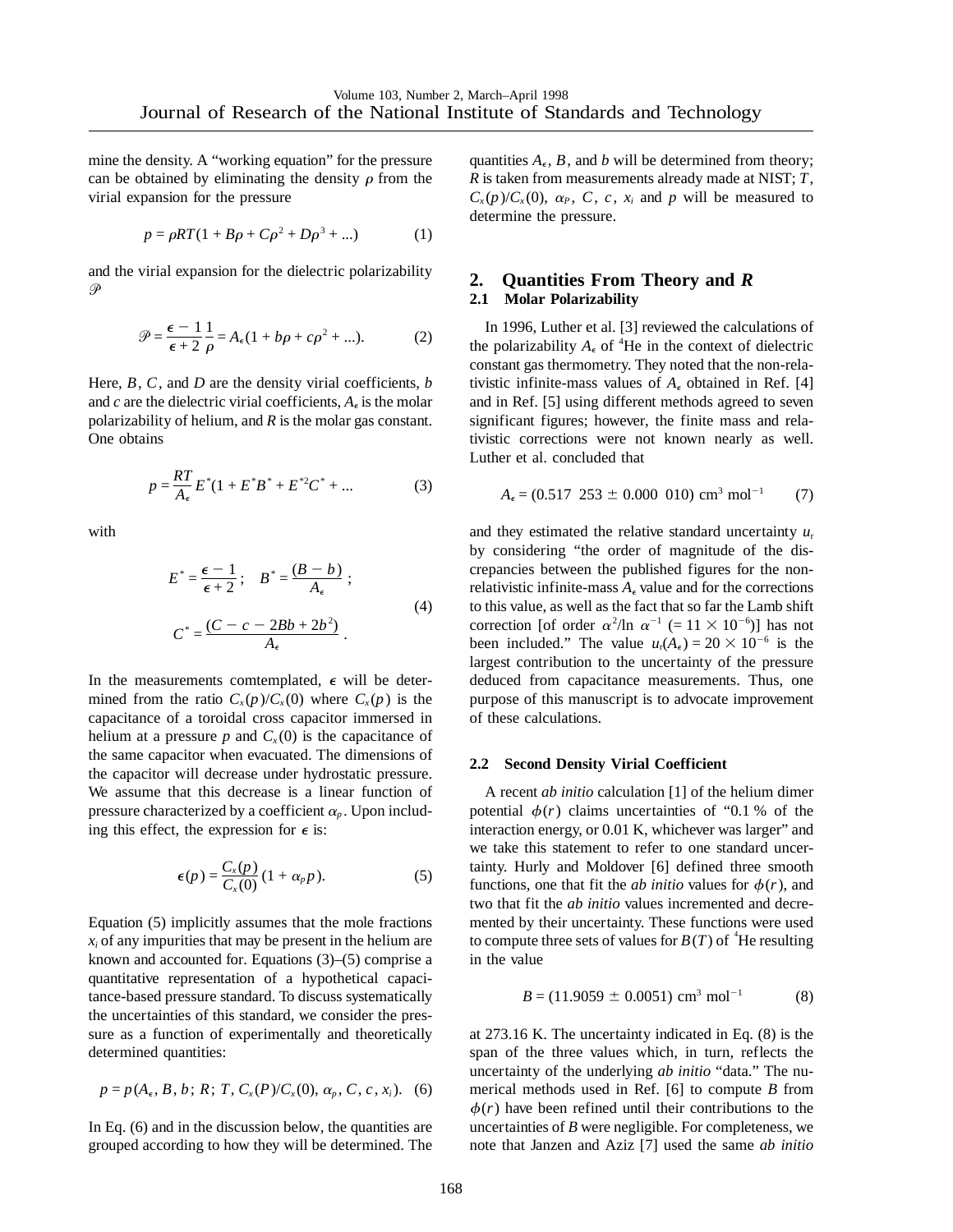"data," a different functional form for  $\phi(r)$ , and different numerical methods than Hurly and Moldover [6], and obtained a value of *B* that was  $0.011 \text{ cm}^3 \text{ mol}^{-1}$ larger than Eq. (8) and outside the range of combined error estimates. In our opinion, the lower accuracy of the numerical methods used in Ref. [7] account for the different values of *B*.

Using Eq. (8) to evaluate the virial contribution to *p* and its uncertainty, one finds:

$$
B\rho \approx Bp/(R \times 273.16 \text{ K}) = (524.44 \pm 0.22)
$$
  
× 10<sup>-6</sup> (*p*/bar). (9)

At pressures above 20 bar,  $(1 \text{ bar} = 0.1 \text{ MPa})$  the uncertainty in  $B\rho$  will be the most important component of the uncertainty of *p* deduced from capacitance measurements, assuming that  $u_r(A_\epsilon)$  is reduced by a factor of 5.

#### **2.3 Second Dielectric Virial Coefficient**

The second and third dielectric virial coefficients of helium, *b* and *c*, are approximately a factor of 100 smaller than the second and third density virial coefficients (*B* and *C*); however, the absolute uncertainties in the two sets of quantities are comparable. The theoretical and experimental results for the second dielectric virial coefficient *b* for helium were reviewed by White and Gugan [8] in 1992. They measured *b* in the range from 3 K to 18 K obtaining the result  $b =$  $(-0.001 \pm 0.004)$  cm<sup>3</sup> mol<sup>-1</sup>. They reanalyzed the data of Lallemand and Vidal [9] at 298 K and obtained the result  $b = (-0.079 \pm 0.012)$  cm<sup>3</sup> mol<sup>-1</sup> when imposing the constraint that  $A_{\epsilon}$  should equal its value from *ab initio* calculations. The most recent *ab initio* calculation of *b* cited by White and Gugan [10] was published in 1982, long before the recent advances in calculations. For the present purposes, we simply assume that *b* will be recalculated and that its new uncertainty will be substantially smaller than the  $0.005 \text{ cm}^3 \text{ mol}^{-1}$  uncertainty in *B*. If this is so, the term  $0.22 \times 10^{-6}$  (*p*/bar) in Eq. (9) will fully account for the uncertainty in  $E^*B^*$  in Eq. (3).

#### **2.4 Molar Gas Constant**

The molar gas constant was redetermined in Ref. [11] and has the value

$$
R = (8.314 \ 471 \pm 0.000 \ 014) \text{ J/(mol K)} \tag{10}
$$

with  $u_r(R) = 1.7 \times 10^{-6}$ . This relative standard uncertainty contributes the same relative uncertainty to *p*.

### **3. Quantities to be Measured 3.1 Temperature**

**3.1.1 Temperature of the Helium** The capacitance-based pressure standard requires knowledge of the thermodynamic temperature of the gas. If the standard is operated within a few degrees of 273.16 K, the difference between the ITS-90 temperature and the thermodynamic temperature *T* will make a negligible contribution to the uncertainty in the pressure. A temperature uncertainty of 0.3 mK relative to ITS-90 is readily attainable at a specific point within a thermostat and it would contribute only  $u_r(T) = 1 \times 10^{-6}$  to the relative uncertainty in *p*.

A multi-shell, metal thermostat can be designed to house the cross capacitor(s) in an environment where temperature gradients are negligible. To cite one recent example [12], a temperature difference of  $(5 \pm 1) \mu K$ was measured between the ends of a 6 cm long, thinwalled, stainless-steel tube maintained slightly below ambient temperature (16 $°C$ ).

**3.1.2 Temperature of the Capacitor** We assume that the capacitance ratio  $C_x(p)/C_x(0)$  will be measured with a noise-limited relative standard uncertainty of  $2 \times 10^{-9}$  (Sec. 3.2.). This assumption sets the upper bound  $\alpha_{\rm T} \times \delta T \ll 2 \times 10^{-9}$ , where  $\alpha_{\rm T}$  is the thermal expansion coefficient of the length(s) that determine the capacitance and  $\delta T$  is the uncertainty in measuring the temperature change during the time from the beginning of the measurement of  $C_x(p)$  to end of the measurement of  $C_x(0)$ . To allow for thermal equilibration, this interval will be a substantial fraction of an hour or longer. If  $\delta T$ is taken to be 0.3 mK as above, one requires  $\alpha_{\rm T}$  << 6.7  $\times$  10<sup>-6</sup> K<sup>-1</sup>. This implies that the capacitances must be defined by materials with lower thermal expansion than the metallic elements or typical alloys. Perhaps invar ( $\alpha$ <sub>T</sub> = 1.3 × 10<sup>-6</sup> K<sup>-1</sup>) or superinvar will be satisfactory if their ferromagnetic properties do not lead to other problems, such as unpredictable frequency or voltage dependencies of the cross capacitance or magnetically-caused microphonic behavior. Alternatively, one could require that  $\delta T \ll 0.1$  mK. If this were done, the capacitors could be constructed of conventional materials such as copper or stainless steel. (Evidence for the feasibility of this alternative was published by Furakawa et al. [13]. They made temperature measurements near the triple point of water extending over a period of several days with uncertainties of approximately 0.02 mK.)

#### **3.2 Capacitance Measurements**

**3.2.1 Capacitance Bridge** AC Bridges used for state-of-the-art comparisons of capacitors have remarkable properties [14],[15]. Uncertainties of less than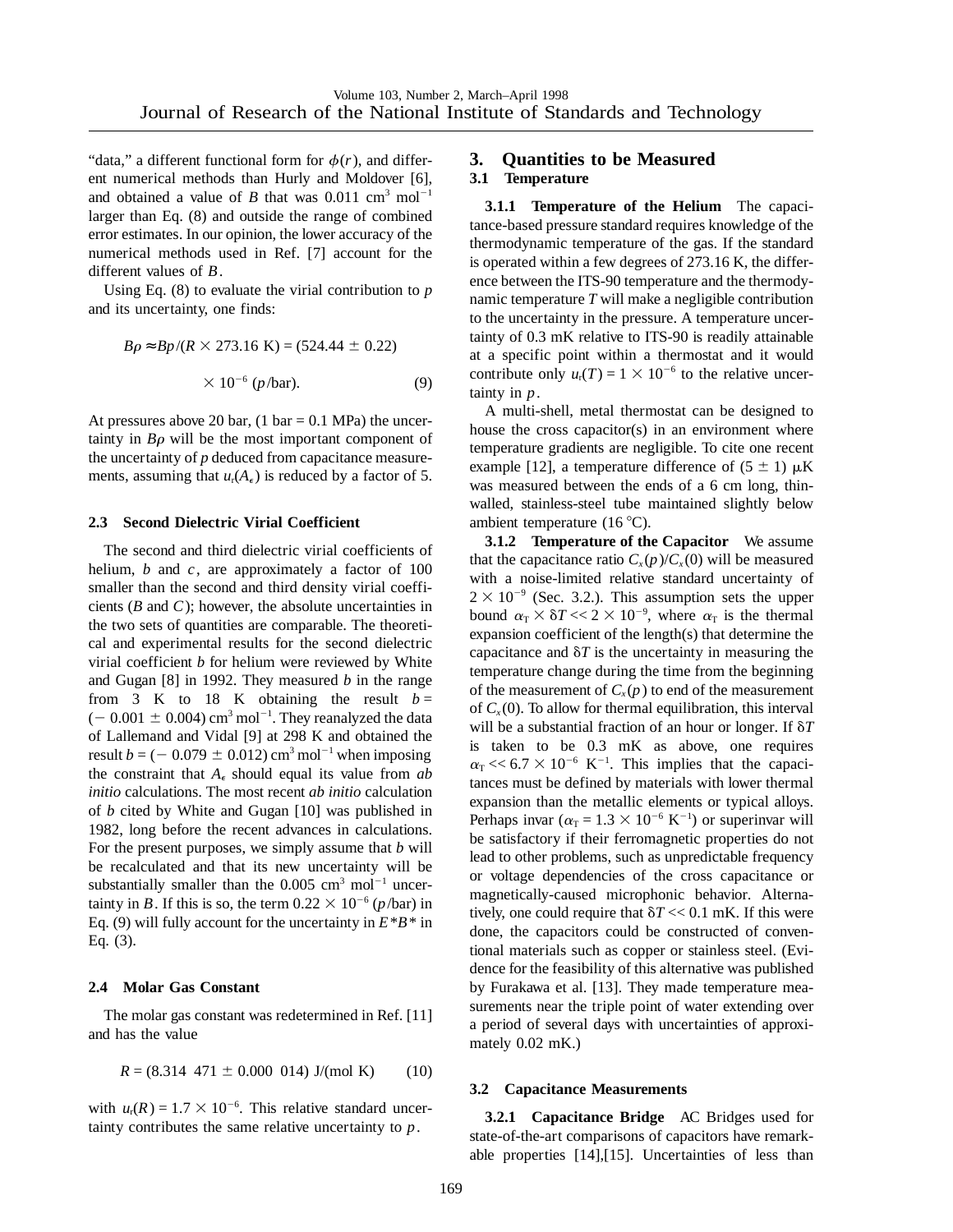$1 \times 10^{-9}$  are claimed for a wide range of impedances. For the small capacitances (0.5 pF) considered here, noise is a problem. A recent comparison of the NIST 0.5 pF calculable capacitor to a bank of 10 pF capacitors reported that "variability of repeated observations" contributed  $2 \times 10^{-9}$  to the relative standard uncertainty of the comparison [16]. We assume that the noise will be no greater when comparing two 0.5 pF capacitors. From Eqs. (1) to (3), one finds  $(\epsilon / p)(\partial p / \partial \epsilon) \approx 1/(\epsilon - 1)$ . The noise in the capacitance ratio measurements results in a relative standard uncertainty of  $2 \times 10^{-9}$ /( $\epsilon - 1$ )  $\approx$  $29 \times 10^{-6}$ /(*p*/bar) in the pressure. This uncertainty would be the most important limitation of a capacitancebased pressure standard below 7 bar, assuming that  $u_r(A_\epsilon)$  is reduced by a factor of 5.

In addition to noise, other effects contribute to uncertainties in capacitance measurements. These include frequency (loading) effects, microphonic coupling, [17] and bridge non-linearities. For the pressure standard considered here, the capacitance ratio varies in the narrow range  $1 < C_x(p)/C_x(0) < 1.007$ . Therefore, we assume that the uncertainties resulting from these effects can be made negligible, in contrast with situation encountered when the 0.5 pF NIST calculable capacitor was compared to 10 pF capacitors [16], [18].

**3.2.2 Cross Capacitors** In order to make highly accurate measurements of  $\epsilon - 1$  when  $\epsilon - 1$  is very small, as it is for dilute helium gas, one requires an extraordinarily stable capacitor. We propose exploiting the remarkable properties of cross capacitors to attain such stability, thereby forgoing the larger capacitance that is available from other geometries. Cross capacitors came to the attention of metrologists when Thomson and Lampard [19] demonstrated that they could be used to make a capacitor whose value could be calculated to high accuracy from a single length measurement. Lampard considered four infinitely-long cylindrical conductors of arbitrary cross section; see Fig. 1. The conductors were separated by thin insulating gaps. Lampard



**Fig. 1.** Cross section of four cylindrical conductors comprising a cross capacitor.

proved  $[20]$  that the capacitances per unit length  $C_1$  and  $C_2$  between opposing pairs of conductors obey the relationship:

$$
\exp(-\pi C_1/\epsilon_0) + \exp(-\pi C_2/\epsilon_0) = 1 \tag{11}
$$

where  $\epsilon_0 = 10^7/[4\pi c_0^2/(m/s)^2]$  F/m is the electric permittivity of vacuum and  $c_0 = 299\,792\,458$  m/s is the defined speed of light. Equation (11) is remarkable because the result applies to all cylindrical conductors, independent of their shapes. Eq. (11) is particularly useful when  $C_1 \approx C_2$ . In this case, it is convenient to define the mean capacitance  $C_x \equiv (C_1 + C_2)/2$  as "the" cross capacitance and to define the difference  $\Delta C \equiv$  $(C_1 - C_2)$ . One finds that

$$
C_x = \frac{\epsilon_0 \ln 2}{\pi} \left[ 1 + \frac{\ln 2}{8} \left( \frac{\Delta C}{C_x} \right)^2 + \dots \right]
$$
  
= 1.953 549...  $\left[ 1 + 0.086 \left( 64 \dots \left( \frac{\Delta C}{C_x} \right)^2 + \dots \right] \frac{\text{pF}}{\text{m}} \right]$  (12)

which explicitly shows that  $C_x$  depends upon  $\Delta C$  in the second order. This second-order dependence allows one to design cross capacitors that are remarkably insensitive to details of their construction. For many years, this was exploited by national standards laboratories that used evacuated, cylindrical cross capacitors to realize standards of capacitance that were then used to realize the ohm [21]. Despite this history, the author is not aware of any application of cross capacitors either to dielectric constant gas thermometry or, as is advocated here, to accurate measurement of the polarizability of a gas. Most likely, this is a consequence of the very small values of  $C_x$  that are readily attainable. The small values of  $C_x$  lead to extraordinary demands on the capacitance bridge.

**3.2.3 Toroidal Cross Capacitors** For a hypothetical pressure standard, we consider a toroidal cross capacitor shown in cross section in Fig. 2. This capacitor is assembled from four right circular metal cylinders supported by insulating spheres. Two of the cylinders are disk-like and two could be bored out of bar stock. Thus, this capacitor is comparatively easy to fabricate and it is easy to polish the metal electrodes. Suitable materials for the electrodes and insulators may be invar and glass, respectively, and the properties of these materials will be used for estimates. An evacuated toroidal capacitor, similar to the one shown in Fig. 2, was used for an absolute measurement of loss angle [17]. In Ref. [17], it was shown that the effects of thin dielectric films on the electrodes (such as oxide or oil films) tend to cancel from the cross capacitance. For the toroidal capacitor shown in Fig. 2, the dependence of the cross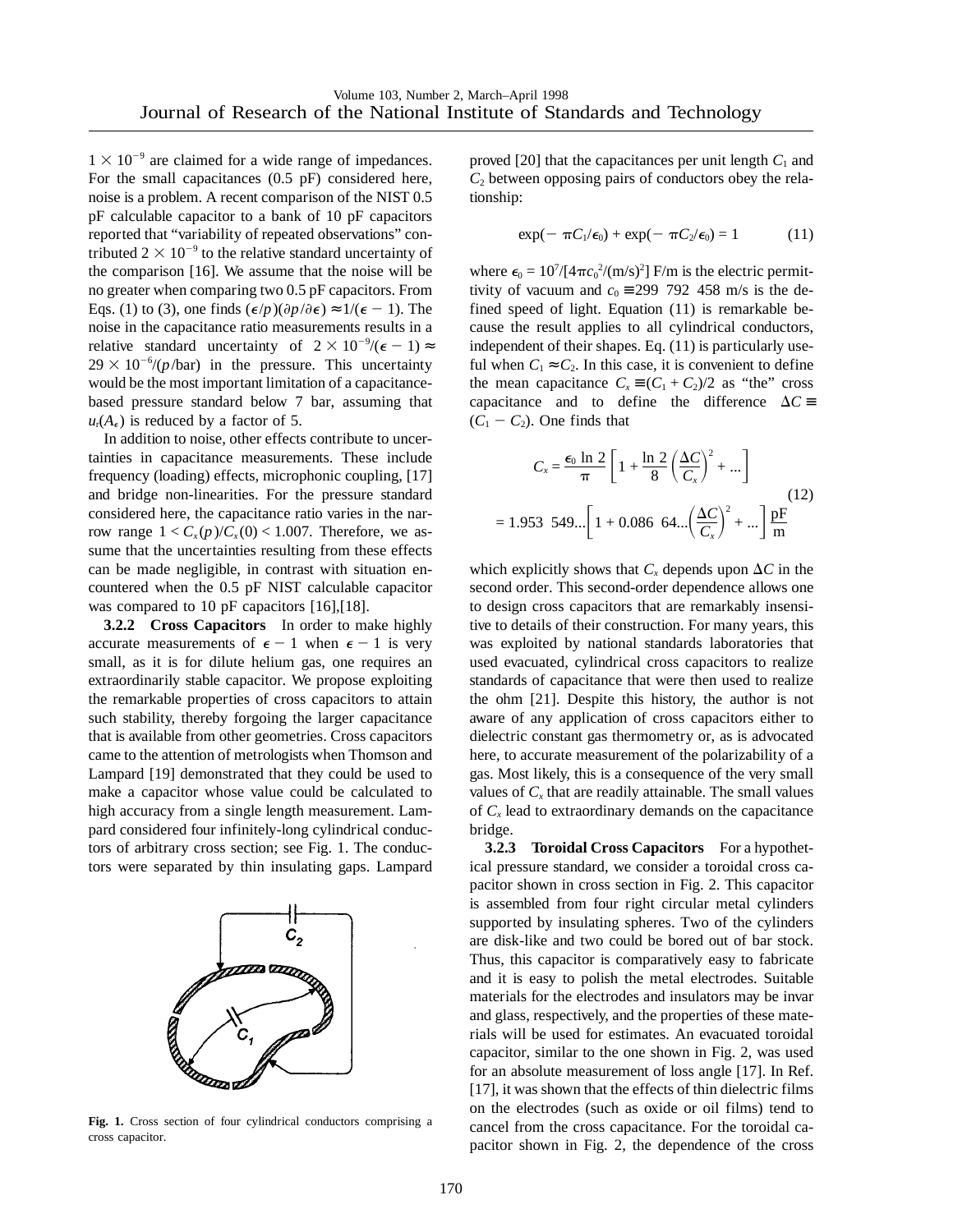

**Fig. 2.** Schematic cross section of a toroidal cross capacitor. The capacitor is rotationally symmetric about the vertical axis shown, except for the insulating balls that support the conductors. For a prototype, the dimensions chosen were:  $R = 50$  mm,  $d = 10$  mm, and  $s = 0.2$  mm. The calculated capacitance between the top and bottom rings is  $C_{tb} = 0.615$ pF; the capacitance between the inner and outer cylinders is  $C_{\text{io}} = 0.610 \text{ pF}$ .

capacitance on the size of the insulating gaps and on the average radius *r* has been calculated [22]:

$$
C_x = 2 \ln 2 \ r \ \epsilon_0 \ \epsilon f(\frac{d}{r}, \frac{s}{d})
$$
  

$$
f(\frac{d}{r}, \frac{s}{d}) = 1 - 0.04042(\frac{d}{r})^2 - 0.0017(\frac{s}{d})^2 + \dots
$$
 (13)

As expected,  $C_x$  depends, in lowest order, on  $(s/d)^2$ where *s* is the width of the gap and *d* is the separation of the electrodes. In the model capacitor shown in Fig. 2,  $(s/d) = 0.02$  and  $(\partial C_x/\partial s)/C_x = -7 \times 10^{-5}/d$ . Therefore, a small change in *s*, such as that produced by hydrostatic compression of the insulating balls, will have a negligible influence on  $C_x$ . In contrast, the corresponding derivative for a conventional, parallel plate capacitor with an insulating gap of thickness *s* is  $(\partial C_x)'$  $\partial s$ *)/C<sub>x</sub>* = -1/*s*.

In the work contemplated here, two nearly-identical toroidal cross capacitors would be made and they would be housed in separate, nearly identical pressure vessels. When one of the vessels is evacuated, the capacitor within it would be used as a stable standard of capacitance while the dependence of the second capacitance upon the helium pressure is being measured. Of course the roles of the standard and the test capacitor can be interchanged. Furthermore, as discussed below, the two nearly identical capacitors and enclosures are suitable for using the methods of Burnett [22] and of Buckingham et al. [23] to measure *C*, *c* and the higher terms in Eqs. (1) and (2).

#### **3.3 Deformation of Capacitors Under Pressure**

The cross capacitances of the toroidal capacitors are proportional to their circumferences (and to the dielectric constant of the surrounding helium); however, they are essentially independent of the properties of the insulating balls, provided that the gaps are sufficiently small and provided that the balls are recessed from the interior of the capacitor. Assuming that the invar conductors are isotropic, hydrostatic pressure decreases their circumferences and  $C_x$  by the factor  $(1 + \alpha_P p)$ , where  $3\alpha_P =$  $-(\partial V/\partial p)_T$ / $V \equiv k_T$  is the volumetric isothermal compressibility. For steels and similar alloys,  $\alpha_p \sim$  $-0.3 \times 10^{-6}$  bar<sup>-1</sup>.

An accurate value for  $k_T$  (and  $\alpha_p$ ) of the alloy used to make the electrodes can be determined from the thermodynamic relation

$$
k_{\rm T} = -\frac{1}{\rho} \left( \frac{1}{v_{\rm s}^2} + \frac{\beta_p^2 T}{C_p} \right) \tag{14}
$$

where  $\rho$ ,  $v_s$ ,  $\beta_p$ , and  $C_p$  are the density, speed of compressional waves, volumetric expansion coefficient, and constant-pressure heat capacity, respectively. Because  $\beta_p$  is so small for invar, the term  $\beta_p^2 T / C_p$  in Eq. (14) is only  $2 \times 10^{-4}$  of  $1/v_s^2$ . The quantity  $\rho v_s^2$  can be determined with a relative standard uncertainty of  $10^{-3}$  by resonant ultrasonic spectroscopy (RUS) [24]. For RUS, one machines a small parallelpiped (typically 3 mm on a side) from the same billet that is used to make the capacitors. The density and the frequencies of the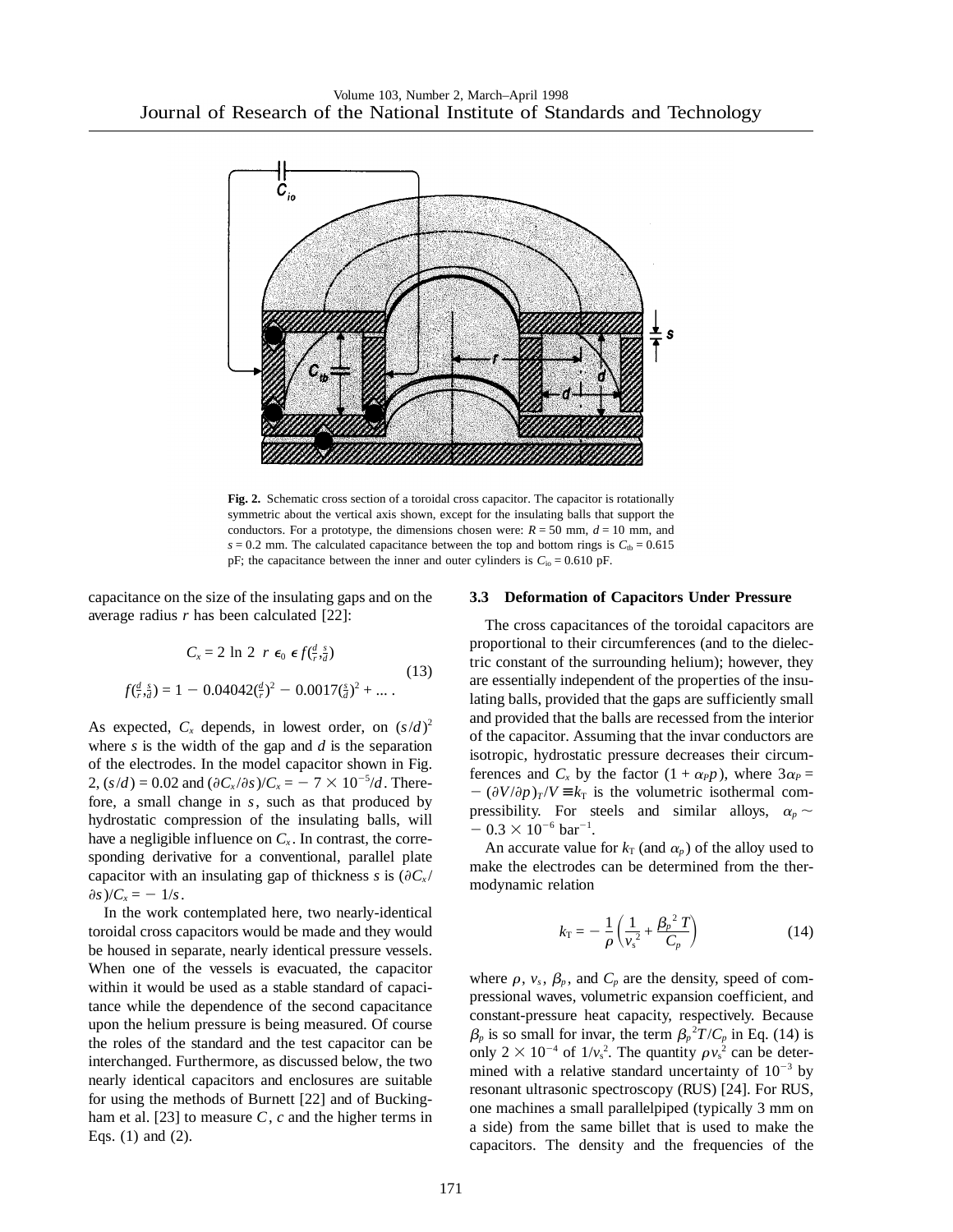acoustic resonances of the parallelpiped are then measured.

Using Eqs. (3) to (5), one finds in lowest order  $p(\partial \alpha_p)$  $\partial p$ ) = ( $\epsilon$  - 1)/ $p \approx 68 \times 10^{-6}$ /( $p$ /bar). If  $\alpha_p$  is measured with a relative standard uncertainty of  $10^{-3}$ , the uncertainty of  $\alpha_p$  will contribute  $(10^{-3}) \times (0.3 \times 10^{-6})$  $bar^{-1}$ )  $\approx 4.4 \times 10^{-6}$  to the relative uncertainty in *p*.

This analysis may be considered optimistic because the deformation of conventional capacitors under pressure [8] is more complex than that assumed here. Capacitors are assembled objects, not simply samples of a uniform material. Theoretically, the insensitivity of the cross capacitance to the dimensions of the gaps between the conductors is a strong reason for optimism; however, for standards applications, it will be essential to verify by measurement that cross capacitors of different sizes or designs do deform under pressure as expected.

We note that the other pressure standards (piston gages) also depend upon the dimensions of solids; thus, they too require knowledge of  $k_T$  (or  $\alpha_p$ ). For example, in the simplest model, the effective area of a piston and cylinder varies as  $(1 + \alpha_p p) \times$  (geometrical factor) where the geometrical factor mostly depends on the inner and outer diameters of the cylinder. For the capacitance-based pressure standard, the equivalent geometrical factor is amplified by the factor  $1/(\epsilon - 1)$ .

## **3.4 Higher Virial Coefficients**

The density and dielectric virial coefficients can be determined by the now-standard experimental methods introduced by Burnett [22] for *B* and *C* and by Buckingham et. al. [23] for *b* and *c*. The former has been used by numerous authors to determine the equation of state of helium and the latter has been recently used for helium in the context of dielectric constant gas thermometry [8].

**3.4.1 Dielectric Virial Coefficients** Buckingham et. al [23] recognized that accurate density rather than accurate pressure measurements are required to determine accurately the dielectric virial coefficients. Their method exploits the ability of a symmetric apparatus to halve the density more accurately than the density itself can be determined from Eq. (1). One capacitor is filled with helium at a density  $\rho$  while the other is evacuated. The two capacitances are measured. The helium is expanded into the second capacitor and the two capacitances are measured again after thermal equilibrium is restored. If both capacitors and their pressure vessels were identical and if the dilations of the pressure vessels and the compressions of the capacitors were linear functions of the pressure, the expansion would very nearly halve the density of the gas. (The density is not exactly halved because of other experimental effects. For example, the valve separating the two pressure vessels will have an asymmetric volume that must be accounted for.) Upon using Eq. (2) twice, once before and once after the expansion, one obtains

$$
E^*(\rho) - 2E^*(\rho/2) = \frac{\rho^2 A_{\epsilon}}{2} \left( b + \frac{3c}{2} \rho + O(\rho^2) \right). \quad (15)
$$

If the measurements are repeated using various values of the initial density  $\rho$ , the separate contributions of *b* and *c* to  $E^*(\rho) - 2 E^*(\rho/2)$  can be determined. When  $b \ll c\rho$  and  $c\rho \ll O(\rho^2)$  as is the case for  $p < 100$  bar, the uncertainty in  $c\rho$  will be comparable to that in  $b$ . Partial compensation for the asymmetries in the apparatus can be made by repeating the measurements while interchanging the roles of the empty and filled capacitors.

**3.4.2 Density Virial Coefficients** The Burnett method of measuring *C* and *D* is similar to Buckingham et al.'s method of measuring *c* and *d* except that pressures rather than capacitances are measured before and after expansions. Conventional measurements determine *B*, *C*, and *D* simultaneously and their uncertainties are correlated. Here, we propose using *ab initio* values for *B* and its uncertainty.

Table 1 displays the relative importance of the terms in Eq. (1) using the values of *B*, *C*, and *D* for helium at 273.15 K from Ref. [25].

**Table 1.** Relative importance of terms in Eq. (1)

| $p$ /bar | $10^4 B \rho$ | $10^4 C \rho^2$ | $10^4 D \rho^3$ |
|----------|---------------|-----------------|-----------------|
| 1        | 5             | 0.002           |                 |
| 3.2      | 17            | 0.02            |                 |
| 10       | 52            | 0.2             | < 0.001         |
| 31.6     | 164           | 2.1             | 0.021           |
| 100      | 500           | 19.6            | 0.61            |
| 316      | 1433          | 161             | 14              |
| 1000     | 3560          | 992             | 221             |

The data in Table 1 can be compared with a target value of  $u_r(p)$ , for example  $u_r(p)_{\text{target}} = 10^{-5}$ . There is a range of pressures such that  $u_r(p)_{\text{target}} \ll B\rho \ll 1$  $C\rho^2 \ll D\rho^3$ . Thus, it appears possible to determine the higher virial coefficients at higher pressures and extrapolate them to the lower pressures where they are needed for the present application and where they cannot be separately determined because of the resolution limits and the dynamic range limits of pressure gages. As a representative example of the degree to which *B*, *C*, and *D*, can be separated, we used the data from Blancett et al. [25]. Their data extend up to 70 MPa and they report  $u_r(C) = 0.022$  and  $u_r(D) = 0.084$ . Ignoring the correlations between Blancett et al.'s values of *B*, *C*,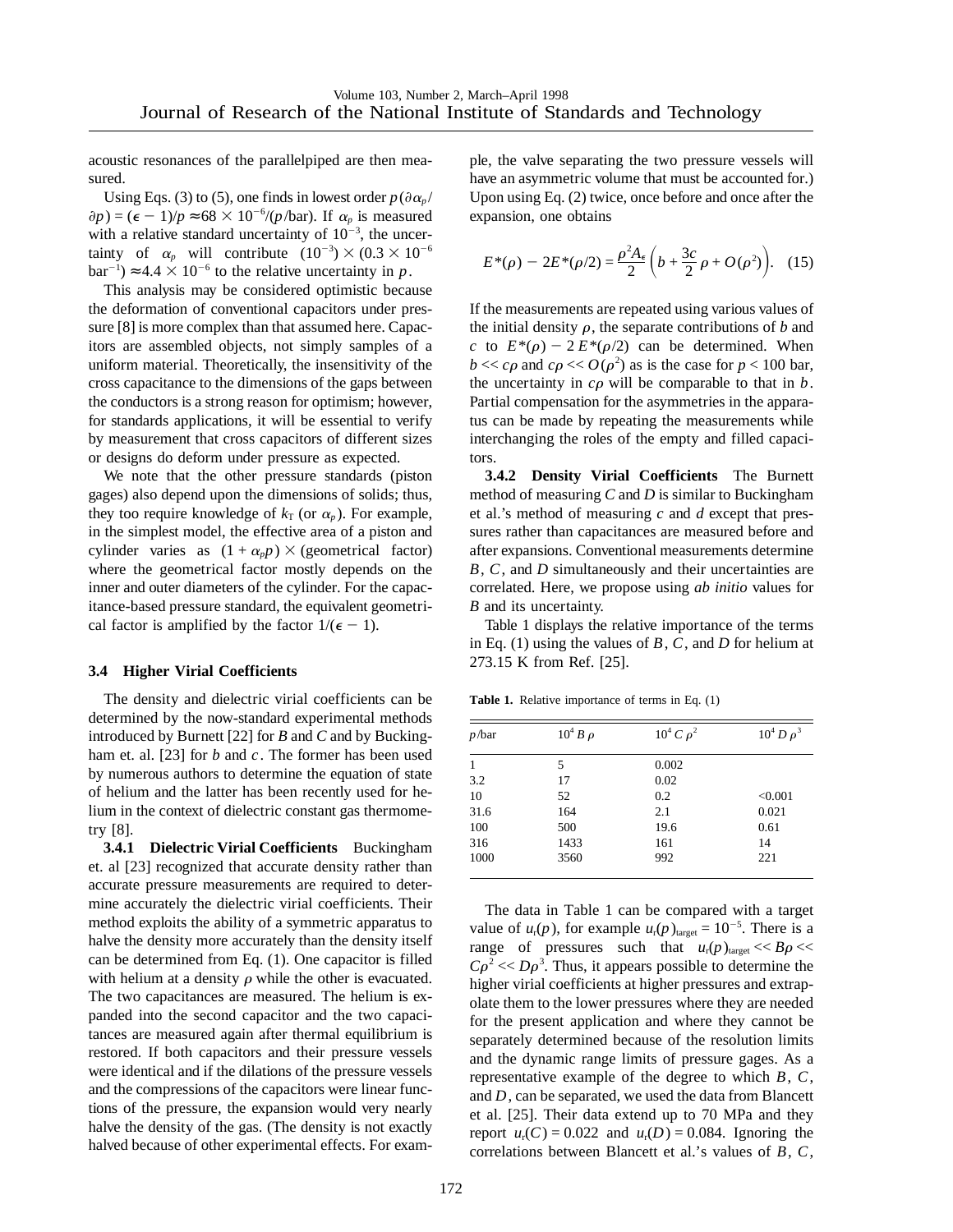and *D*, the uncertainty in  $C\rho^2 + D\rho^3$  would contribute more than  $10^{-5}$  to  $u_r(p)$  at pressures above 45 bar, which would limit the usefulness of the capacitance based pressure standard to  $p \leq 45$  bar. We reanalyzed Blancett et al.'s data with the constraint that *B* equal its *ab initio* value. We found that  $u_r(C) = 0.007$  and  $u_r(D) = 0.038$ and that the virial contribution to  $u_r(p)$  then reaches  $10^{-5}$  near 80 bar. In Table 2 and Fig. 3, we have used the approximate expressions  $u_r(C)C\rho^2 \approx 1.4 \times 10^{-9} (p/$ bar)<sup>2</sup> and *u<sub>t</sub>*(*D*)*D* $\rho$ <sup>3</sup> ≈ 2.5 × 10<sup>-12</sup> (*p*/bar)<sup>3</sup> to summarize these results.

**Table 2.** Contributions to the standard uncertainty of a capacitancebased pressure standard

| <b>Quantity</b>     | Section | $10^6 \times u_r(p)$                  |
|---------------------|---------|---------------------------------------|
| $A_{\epsilon}$      | 2.1     | 20                                    |
| B                   | 2.2     | $0.22 \times (p/\text{bar})$          |
| h                   | 2.3     | $<< 0.22 \times (p/\text{bar})$       |
| R                   | 2.4     | 1.7                                   |
| T                   | 3.1     |                                       |
| $C_{x}(p)/C_{x}(0)$ | 3.2.1   | 29/(p/bar)                            |
| $\alpha_p$          | 3.3     | 44                                    |
| $c_{\rho}$          | 3.4.1   | $<< 0.22 \times (\rho/\text{bar})$    |
| C                   | 3.4.2   | $1.4 \times 10^{-3} (p/\text{bar})^2$ |
| D                   | 3.4.2   | $2.5 \times 10^{-6} (p/\text{bar})^3$ |
| $x_i$               | 3.5     | ← 1                                   |



**Fig. 3.** Relative standard uncertainty of the calculated pressure as a function of pressure  $u_r(p)$ . The dotted lines are the contributions to  $u_r(p)$  from the capacitance ratio measurement [29  $\times$  10<sup>-6</sup>/(*p*/bar)], the *ab initio* second density virial coefficient  $[0.22 \times 10^{-6} (p/\text{bar})]$ , and *ab initio* calculation of the polarizability  $A_{\epsilon}$  (20  $\times$  10<sup>-6</sup>). The upper solid curve (r.s.s. "today") is the sum in quadrature of these three terms and the other terms in Table 2. The lower solid curve (r.s.s "optimistic") is the sum in quadrature of all the terms in Table 2, assuming a factor of 5 reduction in  $u_r(A_\epsilon)$  and a factor of 2 reduction in  $u_r(B)$  and  $u_r(\alpha_p)$ .

We emphasize that the values of  $C$ ,  $D$ ,  $u_r(C)$  and  $u_r(D)$  resulting from the present reanalysis are not definitive. They simply indicate that the proposed standard is feasible and that its upper pressure range is sensitive to the quality of the measurements of *C* and *D* and to the assumptions used to analyze the measurements.

#### **3.5 Purity of Gas Samples**

Because the polarizability of helium is so small compared to other gases, the effects of chemical impurities in helium will be disproportionately large. Gases that have dipole moments, such as water, have much larger temperature-dependent polarizabilities. For water,  $A_{\epsilon} \approx [3.71 + 75.49(273 \text{ K}/T)] \text{ cm}^3/\text{mol}$ , and near 273 K, one water molecule contributes 153 times as much as one helium atom to  $\epsilon - 1$ . If the mole fraction of water  $x_w$  in helium is to contribute less than  $1 \times 10^{-6}$  to the relative standard uncertainty of the capacitance-based pressure standard,  $x_w$  must be known to  $6 \times 10^{-9}$ . Several manufacturers sell "point of use" helium purifiers that claim to deliver helium with  $x_w < 1 \times 10^{-9}$  and similar performance is claimed for other chemically reactive impurities. The requirement for inert impurities is less stringent. For example, the specification is  $x_{\text{Ar}}$  $1 \times 10^{-7}$  for argon for which  $A_{\epsilon} = 4.196$  cm<sup>3</sup>/mol. It appears that commercially supplied helium treated with a point-of-use purifier will be satisfactory for a capacitance-based pressure standard.

#### **3.6 Pressure**

Any practical realization of a capacitance-based pressure standard will require a method of separating the carefully purified and thermostated helium in the toroidal cross capacitor from gas in a manifold leading to a conventional apparatus for the measurement of pressure. This separation could be achieved by installing a metal differential pressure indicator (DPI) between the cross capacitor and the external manifold, most likely in the same thermostat as the cross capacitor. A state-ofthe-art DPI was developed by Wagner et al. Working near 4 MPa, they measured differential pressures with an "absolute uncertainty in the differential pressure" of less than  $\pm 10$  Pa and "scatter" or "consistency" of  $\pm$  0.2 Pa. If their design were re-scaled to reduce the working pressure and the "absolute uncertainty" proportionately, it would be barely adequate for the present application. If the proposed capacitance-based pressure standard were operated in such a way that only a small fraction of the full pressure appeared across the DPI, a less elaborate DPI would suffice.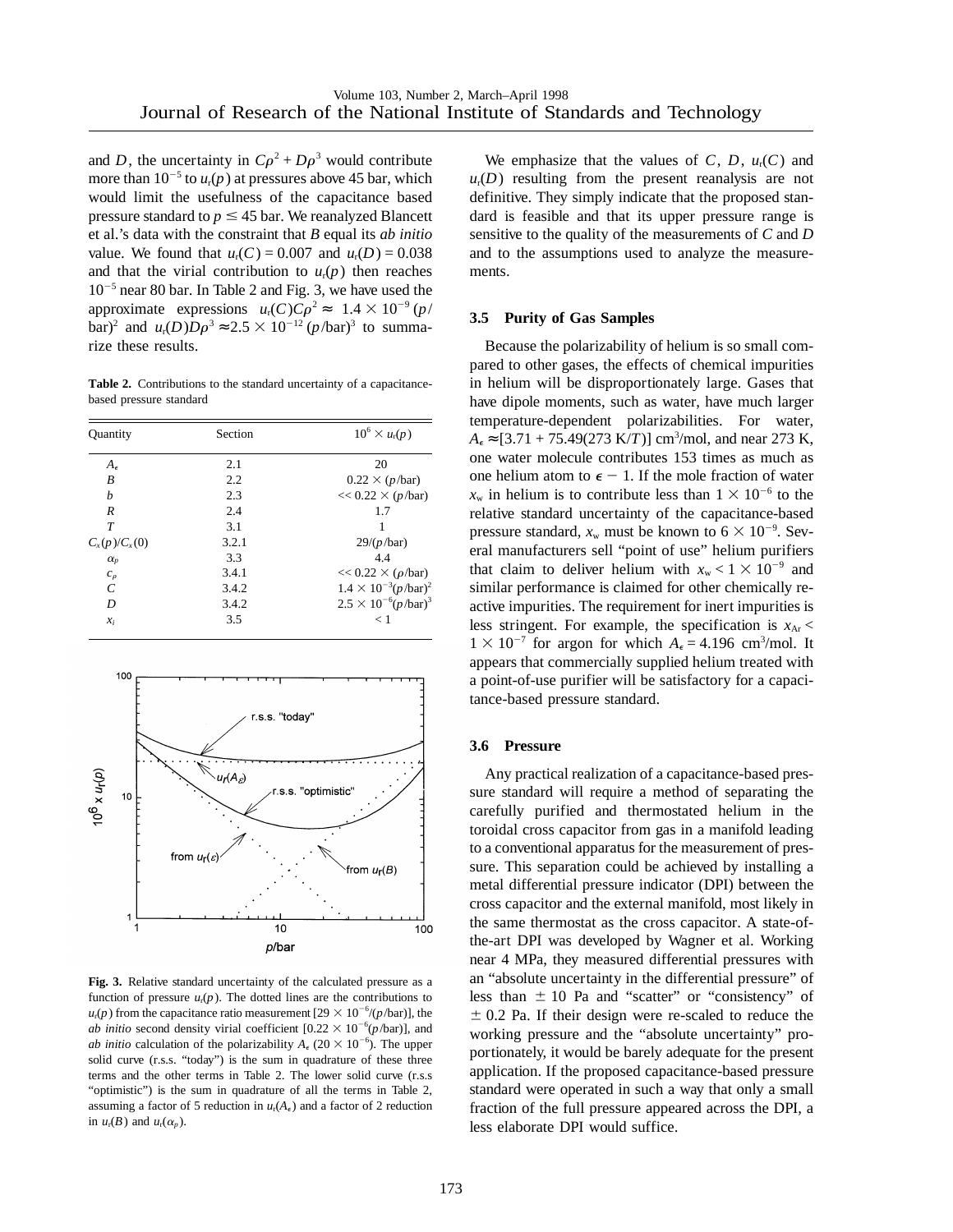## **4. Conclusions**

We return to the question in the title. The terms contributing to the uncertainty in the pressure computed from Eqs. (3) to (5) are listed in Table 2 and the quadrature sum of all the terms is the uppermost solid curve plotted in Fig. 3. The sum is dominated by the uncertainty in the *ab initio* value of  $A_{\epsilon}$ . The sum can be compared with the relative standard uncertainty of existing pressure standards which, for NIST, are specific, well-characterized piston gages [27]. The gage PG34, which has an upper limit of 14 bar, has a relative standard uncertainty of  $9 \times 10^{-6}$ . The gage PG23, which has an upper limit of 173 bar has a relative standard uncertainty of  $17 \times 10^{-6}$ . If these numbers are compared with Fig. 3, it is clear that the proposed capacitance-based pressure standard is not competitive with piston gages.

There is an important qualification to the comparison of uncertainties for piston gages and the proposed capacitance-based pressure standard. The uncertainties published in Ref. [27] rely on a specific model for the pressure-dependent deformation of the piston-cylinder sets. For the gage PG23, the effective area is assumed to decrease by the fraction  $15 \times 10^{-6}$  at 100 bar. Ongoing numerical modeling of the coupled gas flow and elastic distortions in a piston-cylinder set have yielded preliminary evidence that the area change might be 1.5 to 4 times larger than modeled in Ref. [27], depending upon the detailed shape of the gap between the piston and cylinder [28]. This evidence implies that the uncertainties of conventional pressure measurements have been underestimated. A comparison of piston gages with a capacitance-based pressure standard could test the models for the deformation of piston-cylinder sets.

Returning to Fig. 3, the lower solid curve is the sum in quadrature of the terms in Table 2 with the assumptions that the uncertainties in the theoretically derived quantities  $A_{\epsilon}$  and *B* are reduced by a factor of 5 and 2, respectively and that the uncertainty in the measured quantity  $\alpha_p$  is reduced by a factor of 2. Under these optimistic assumptions, there is a range of pressures extending from 4 bar to 40 bar in which a capacitancebased pressure standard would have very useful capabilities.

We propose to measure  $\epsilon(p)$  as accurately as possible using conventional pressure standards. One output would be a new experimental value of  $A_{\epsilon}$  that tests the approximations made in implementing the fundamental theories of quantum mechanics and statistical mechanics. If it happens that the quality of the test of the theory is limited primarily by the quality of the pressure standards, then the measurement program can be inverted so as to define a capacitance-based pressure standard.

#### **Acknowledgments**

The author thanks several colleagues for stimulating and informative discussions. John Hurly was especially helpful concerning *ab initio* calculations of the properties of helium; Jean Hamelin provided valuable suggestions for designing and fabricating toroidal cross capacitors; John Shields introduced the author to the literature of cross capacitors; Anne-Marie Jeffery educated the author about the complexities of capacitance measurements; and Jim Schmidt provided authoritative information concerning piston gages. Dean Ripple carefully reviewed the manuscript.

# **5. References**

- [1] T. Korona, H. L. Williams, R. Bukowski, B. Jeziorski, and K. Szalewicz, Helium dimer potential from symmetry-adapted perturbation theory calculations using large Gaussian geminal and orbital basis sets, J. Chem Phys. **106**, 5109–5122 (1997).
- [2] R. A. Aziz, A. R. Janzen, and M. R. Moldover, *Ab initio* calculations for helium: a standard for transport property measurements, Phys. Rev. Lett. **74**, 1586–1589 (1995).
- [3] H. Luther, K. Grohmann, and B. Fellmuth, Determination of thermodynamic temperature and <sup>4</sup>He virial coefficients between 4.2 K and 27.0 K by dielectric constant gas thermometry, Metrologia **33**, 341–352 (1996).
- [4] D. M. Bishop and B. Lam, Phys. Rev. **A37**, 464 (1988).
- [5] A. K. Bhatia and R. J. Drachman, Polarizability of helium and the negative hydrogen ion, J. Phys. B: At. Mol. Opt. Phys. **27**, 1299–1305 (1994).
- [6] J. J. Hurly and M. R. Moldover, (unpublished).
- [7] A. R. Janzen and R. A. Aziz, An accurate potential energy curve for helium based on *ab initio* calculations, J. Chem. Phys. **107**, 914–919 (1997).
- [8] M. P. White and D. Gugan, Direct Measurements of the dielectric virial coefficients of <sup>4</sup>He between 3 K and 18 K, Metrologia **29**, 37–57 (1992).
- [9] M. Lallemand and D. Vidal, Variation of the polarizability of the noble gases with density, J. Chem. Phys. **66**, 4776–4780 (1977).
- [10] P. D. Dacre, On the pair polarizability of helium, Molecular Physics **45**, 17–32 (1982).
- [11] M. R. Moldover, J. P. M. Trusler, T. J. Edwards, J. B. Mehl, and R. S. Davis, Measurement of the universal gas constant *R* using a spherical acoustic resonator, J. Res. Natl. Bur. Stand. (U.S.) **93**, 85–144 (1988).
- [12] R. F. Berg, G. A. Zimmerli, and M. R. Moldover, Measurement of microkelvin temperature differences in a critical point thermostat, Int. J. Thermophys., (in press).
- [13] G. T. Furakawa, B. W. Mangum, and G. F. Strouse, Effects of different methods of preparation of ice mantles of triple point of water cells, Metrologia **34**, 215–233 (1997).
- [14] R. D. Cutkosky, Techniques for comparing four-terminal-pair admittance standards, J. Res. Natl. Bur. Stand. (U.S.) **74C**, 63– 78 (1970).
- [15] B. P. Kibble and G. H. Rayner, Coaxial AC bridges, Adam Kilger Ltd., Bristol, Great Britain (1984).
- [16] Anne-Marie Jeffery, R. E. Elmquist, Lai H. Lee, J. Q. Shields, R. F. Dziuba, NIST comparison of the quantized hall resistance and the realization of the SI ohm through the calculable capacitor, IEEE Trans. Instrum. Meas. **46**, 264–268 (1997).